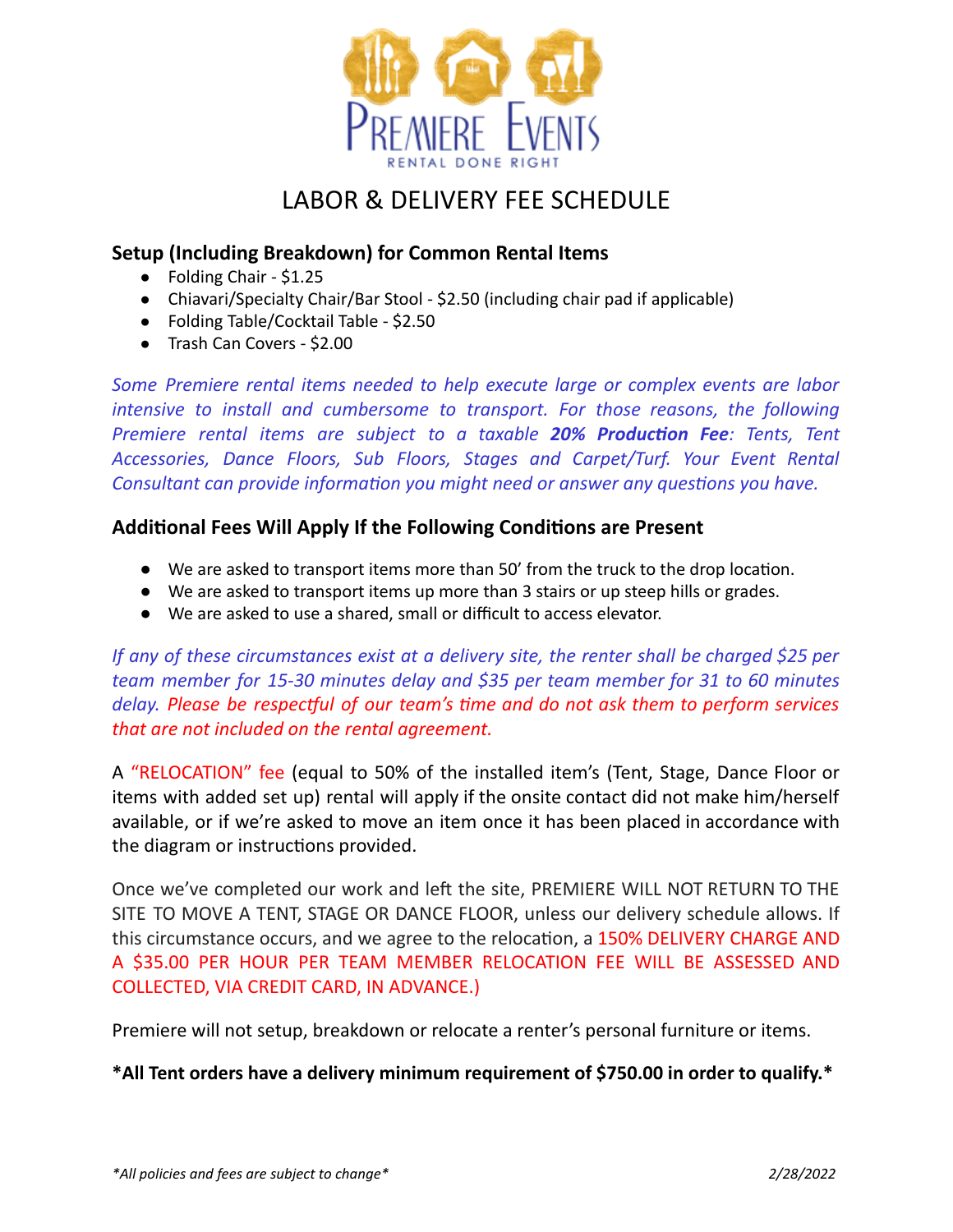# **Premiere Events Delivery Fee Zone Maps**



*Base Delivery Fees only apply for a Standard Open Delivery & Pickup Window (9AM to 4PM Monday through Friday and 8AM to 3PM Saturday). Narrowed Windows are available for an addional fee.*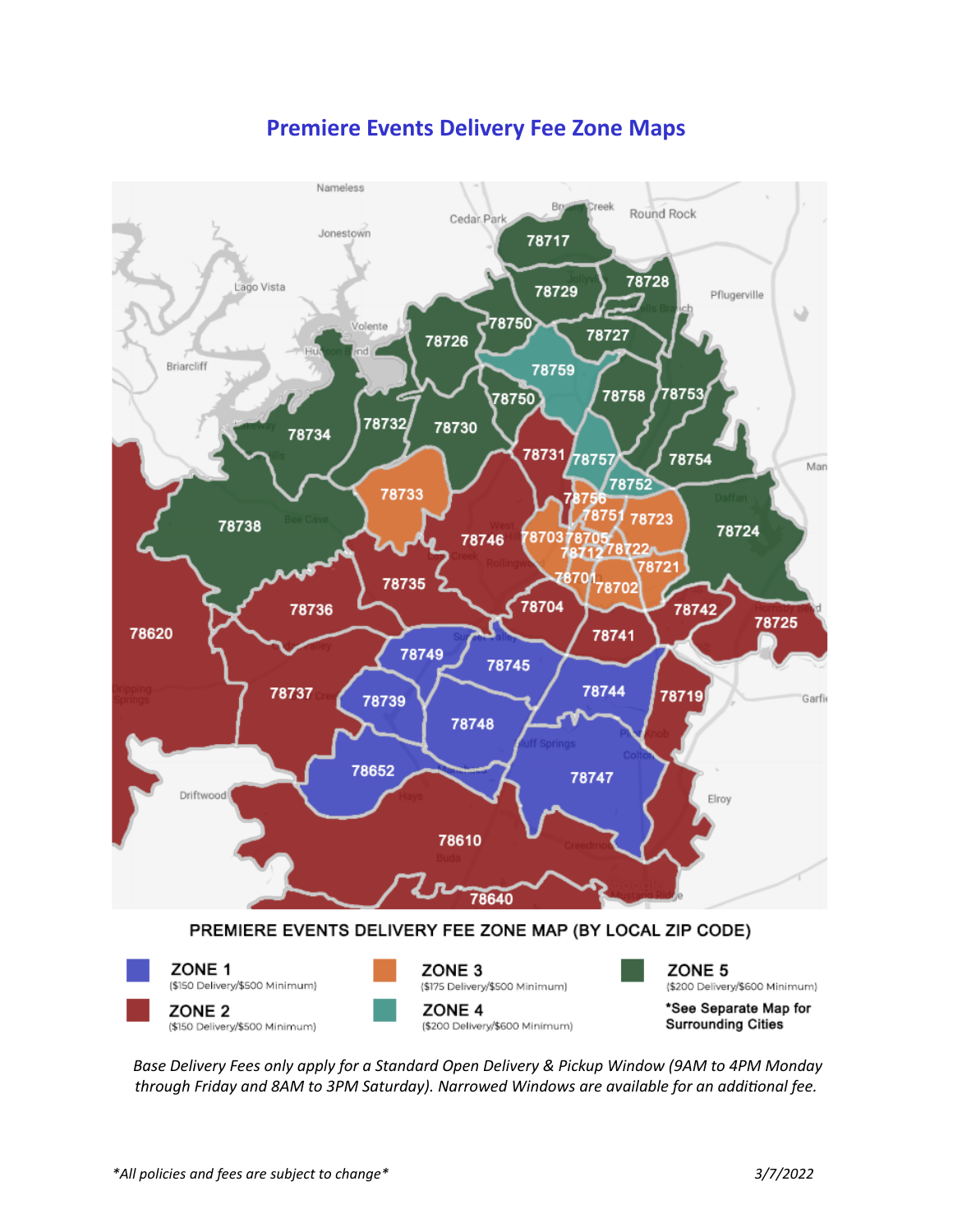# **Premiere Events Delivery Fee Zone Maps (continued)**



*Base Delivery Fees only apply for a Standard Open Delivery & Pickup Window (9AM to 4PM Monday through Friday and 8AM to 3PM Saturday). Narrowed Windows are available for an addional fee.*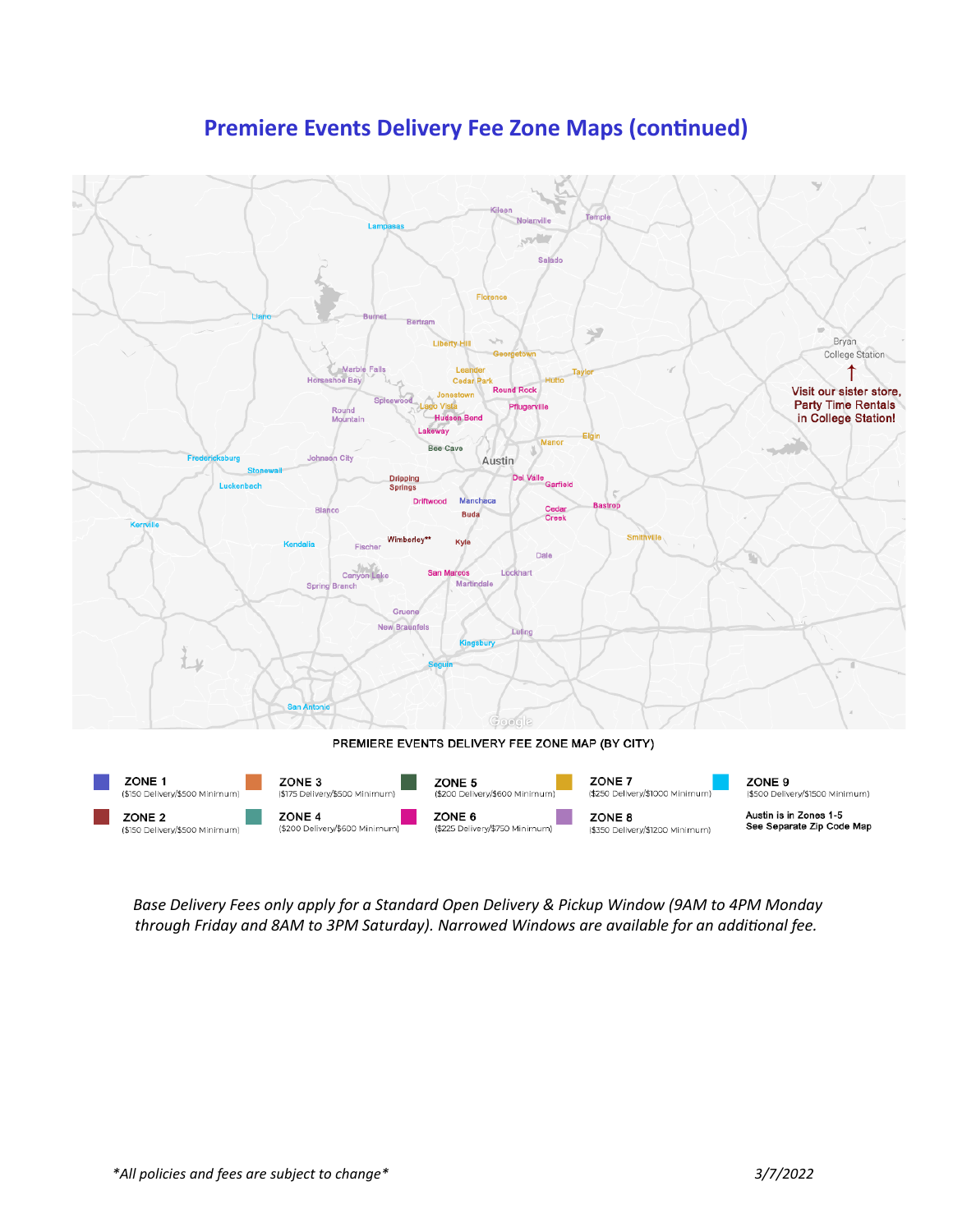# **Round Trip Standard Delivery Charges & Order Minimums \***

\* *Quoted Delivery Fees below only apply for a Standard Open Delivery Window during Premiere's delivery day (9AM to 4PM Monday through Friday and 8AM to 3PM Saturday). Delivery minimums quoted below only reflect the minimums for non-tent rental orders have a minimum requirement of \$750 to qualify for delivery.*

\* We can accommodate narrowed windows for additional fees as outlined below:

- A 3-hour delivery or pick up window is 1.5x the base delivery fee
- A 2-hour delivery or pick up window is 2x the base delivery fee
- A 1-hour delivery or pick up window is 2.5x the base delivery fee

*If you need a narrow window for both delivery AND pick up, or services before or aer Premiere's standard delivery hours, or on Sundays, addional charges will apply. Please contact your Premiere Event Consultant for a detailed quote.*

\* *Delivery services are available for communies outside these zones. Please contact a Premiere Event consultant for Minimum Order Requirements and Delivery Fees.*

#### **Zone 1:**

**Minimum Order Requirement \$ 500 Round Trip Delivery: \$ 150**

78739, 78744, 78745, 78747, 78748, 78749, 78652

#### **Zone 2:**

**Minimum Order Requirement \$ 500 Round Trip Delivery: \$ 150**

78704, 78719, 78725, 78731, 78735, 78736, 78737, 78741, 78742, 78746, 78610 (**Buda**), 78620 (**Dripping Springs**), 78640 (**Kyle**)

#### **Zone 3:**

**Minimum Order Requirement \$ 500 Round Trip Delivery: \$ 175**

78701, 78702, 78703, 78705, 78712, 78721, 78722, 78723, 78733, 78751, 78755, 78756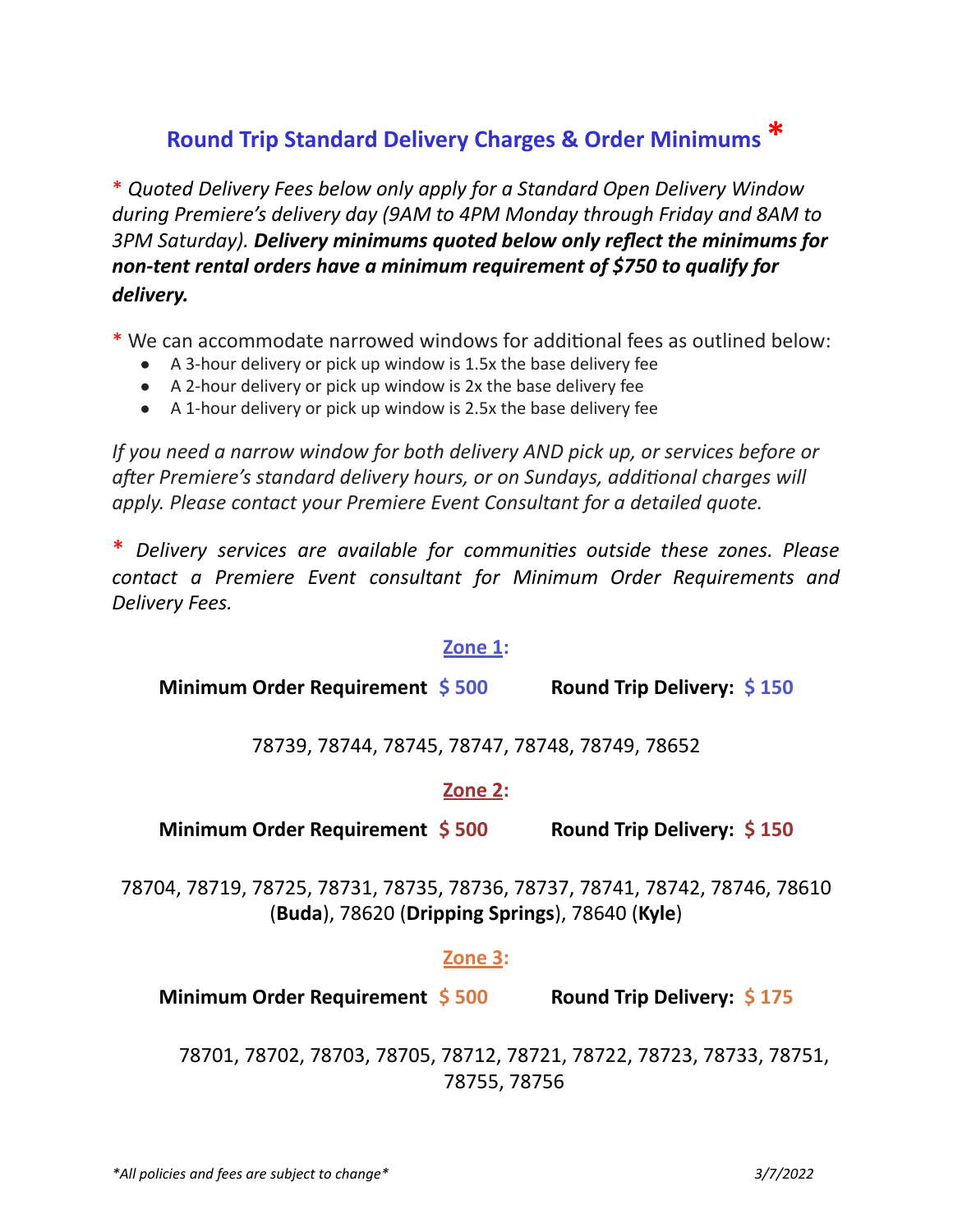#### **Zone 4:**

**Minimum Order Requirement \$ 600 Round Trip Delivery: \$ 200**

#### 78752, 78757, 78759

#### **Zone 5:**

**Minimum Order Requirement \$ 600 Round Trip Delivery: \$ 200**

78717, 78724, 78726, 78727, 78728, 78729, 78730, 78732, 78734, 78738, 78750, 78753, 78754, 78758

## **Zone 6: Inner Travis, Williamson, Bastrop, and Hays Counties Minimum Order Requirement \$ 750 Round Trip Delivery: \$ 225**

Bastrop, Cedar Creek, Del Valle, Driftwood, Garfield, Hudson Bend, Lakeway, Pflugerville, Round Rock, San Marcos, Wimberley

## **Zone 7: Outer Travis, Williamson, Bastrop & Hays Counties Minimum Order Requirement \$ 1,000 Round Trip Delivery: \$ 250**

Cedar Park, Elgin, Florence, Georgetown, Hutto, Jonestown, Lago Vista, Leander, Liberty Hill, Manor, Smithville, Taylor

## **Zone 8: Blanco, Burnet, Caldwell, Comal, Horseshoe Bay Counes Minimum Order Requirement \$ 1,200 Round Trip Delivery: \$ 350**

Bertram, Blanco, Burnet, Canyon Lake, Dale, Fischer, Gruene, Horseshoe Bay, Johnson City, Killeen, Lockhart, Luling, Marble Falls, Martindale, New Braunfels, Nolanville, Round Mountain, Salado, Spicewood, Spring Branch, Temple

## **Zone 9: Gillespie, Guadalupe, Llano Counties Minimum Order Requirement \$ 1,500 Round Trip Delivery: \$ 500**

Fredericksburg, Kendalia, Kerrville, Kingsbury, Lampasas, Llano, Luckenbach, San Antonio, Seguin, Stonewall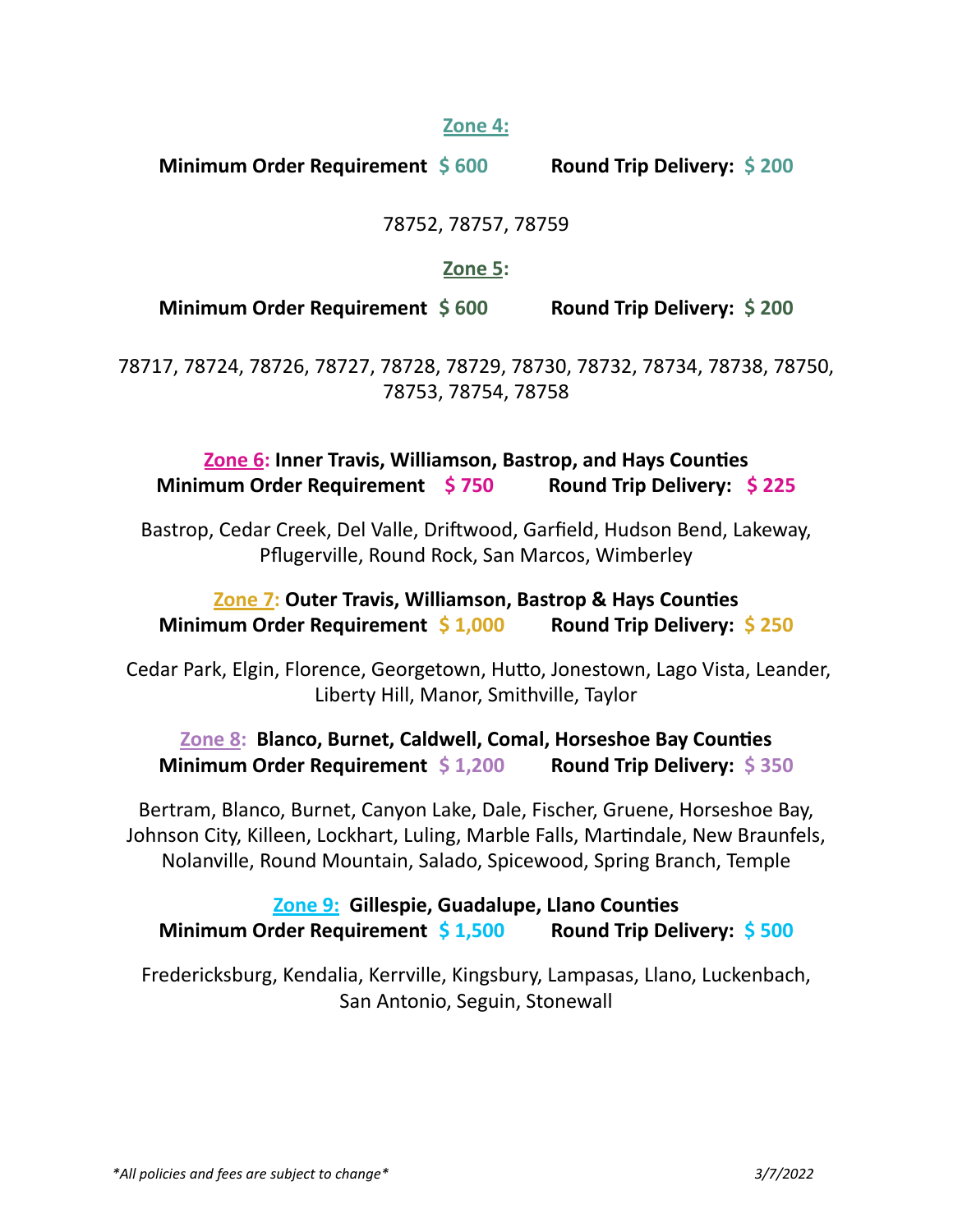## **Delivery Fee Windows by Zone**

*We've broken it down for you in this handy chart! First, idenfy your zone above, then review the le column of the chart to find your ming requirements for delivery and pick up. The first set of rows outlines the one way fee for each of these me windows. All row sets below outline a delivery and pick up me scenario combined. An Event Rental Consultant will happily assist you with this!*

| Zone                          | <b>Zone 1 &amp; 2</b>          | Zone <sub>3</sub>                    | Zone 4 & 5                            | Zone 6                                                             | Zone 7         | Zone 8                                      | Zone 9                                |
|-------------------------------|--------------------------------|--------------------------------------|---------------------------------------|--------------------------------------------------------------------|----------------|---------------------------------------------|---------------------------------------|
|                               |                                |                                      |                                       |                                                                    |                |                                             |                                       |
| <b>OPEN Base Fee</b>          | 150                            | 175                                  | 200                                   | 225                                                                | 250            | 350                                         | 500                                   |
| <b>One Way</b>                | 75                             | 87.5                                 | 100                                   | 112.5                                                              | 125            | 175                                         | 250                                   |
| One Way 3 HR                  | 112.5                          | 131.25                               | 150                                   | 168.75                                                             | 187.5          | 262.5                                       | 375                                   |
| One Way 2 HR                  | 150                            | 175                                  | 200                                   | 225                                                                | 250            | 350                                         | 500                                   |
| One Way 1 HR                  | 187.5                          | 218.75                               | 250                                   | 281.25                                                             | 312.5          | 437.5                                       | 625                                   |
| <b>Plus After Hours</b>       | variable                       | variable                             | variable                              | variable                                                           | variable       | variable                                    | variable                              |
|                               |                                |                                      |                                       |                                                                    |                |                                             |                                       |
| Open + Open                   | 150                            | 175                                  | 200                                   | 225                                                                | 250            | 350                                         | 500                                   |
| Open + 3HR                    | 187.5                          | 218.75                               | 250                                   | 281.25                                                             | 312.5          | 437.5                                       | 625                                   |
| Open + 2HR                    | 225                            | 262.5                                | 300                                   | 337.5                                                              | 375            | 525                                         | 750                                   |
| Open + 1HR                    | 262.5                          | 306.25                               | 350                                   | 393.75                                                             | 437.5          | 612.5                                       | 875                                   |
| <b>Open + Afterhours</b>      | $150 + variable$               | $175 + variable$                     | 200 + variable                        | 225 + variable                                                     | 250 + variable | 350 + variable                              | 500 + variable                        |
|                               |                                |                                      |                                       |                                                                    |                |                                             |                                       |
| 3HR + Open                    | 187.5                          | 218.75                               | 250                                   | 281.25                                                             | 312.5          | 437.5                                       | 625                                   |
| $3HR + 3HR$                   | 225                            | 262.5                                | 300                                   | 337.5                                                              | 375            | 525                                         | 750                                   |
| $3HR + 2HR$                   | 262.5                          | 306.25                               | 350                                   | 393.75                                                             | 437.5          | 612.5                                       | 875                                   |
| $3HR + 1HR$                   | 300                            | 350                                  | 400                                   | 450                                                                | 500            | 700                                         | 1000                                  |
| <b>3HR + Afterhours</b>       |                                | 187.50 + variable 218.75 + variable  | 250 + variable                        | $281.25 + variable$                                                |                | 312.5+variable 437.5 + variable             | 625 + variable                        |
|                               |                                |                                      |                                       |                                                                    |                |                                             |                                       |
| 2HR + Open                    | 225                            | 262.5                                | 300                                   | 337.5                                                              | 375            | 525                                         | 750                                   |
| $2HR + 3HR$                   | 262.5                          | 306.25                               | 350                                   | 393.75                                                             | 437.5          | 612.5                                       | 875                                   |
| $2HR + 2HR$                   | 300                            | 350                                  | 400                                   | 450                                                                | 500            | 700                                         | 1000                                  |
| $2HR + 1HR$                   | 337.5                          | 393.75                               | 450                                   | 506.25                                                             | 562.5          | 787.5                                       | 1125                                  |
| <b>2HR + Afterhours</b>       |                                | $225 +$ variable $262.50 +$ variable |                                       | 300 + variable 337.50 + variable                                   | 375 + variable | 525 + variable                              | 750 + variable                        |
|                               |                                |                                      |                                       |                                                                    |                |                                             |                                       |
| 1HR + Open                    | 262.5                          | 306.25                               | 350                                   | 393.75                                                             | 437.5          | 612.5                                       | 875                                   |
| $1HR + 3HR$                   | 300                            | 350                                  | 400                                   | 450                                                                | 500            | 700                                         | 1000                                  |
| 1HR + 2HR                     | 337.5                          | 393.75                               | 450                                   | 506.25                                                             | 562.5          | 787.5                                       | 1125                                  |
| <b>1HR + 1HR</b>              | 375                            | 437.5                                | 500                                   | 562.5                                                              | 625            | 875                                         | 1250                                  |
| <b>1HR + Afterhours</b>       |                                | 262.50 + variable 306.25 + variable  |                                       | 350 + variable 393.75 + variable 437.5 + variable 612.5 + variable |                |                                             | 875 + variable                        |
|                               |                                |                                      |                                       |                                                                    |                |                                             |                                       |
| <b>Afterhours + Afterhout</b> | $150 + variable +$<br>variable | $175 + variable +$<br>variable       | $200 + \text{variable} +$<br>variable | $225 +$ variable +<br>variable                                     | + variable     | 250 + variable 300 + variable +<br>variable | $500 + \text{variable} +$<br>variable |